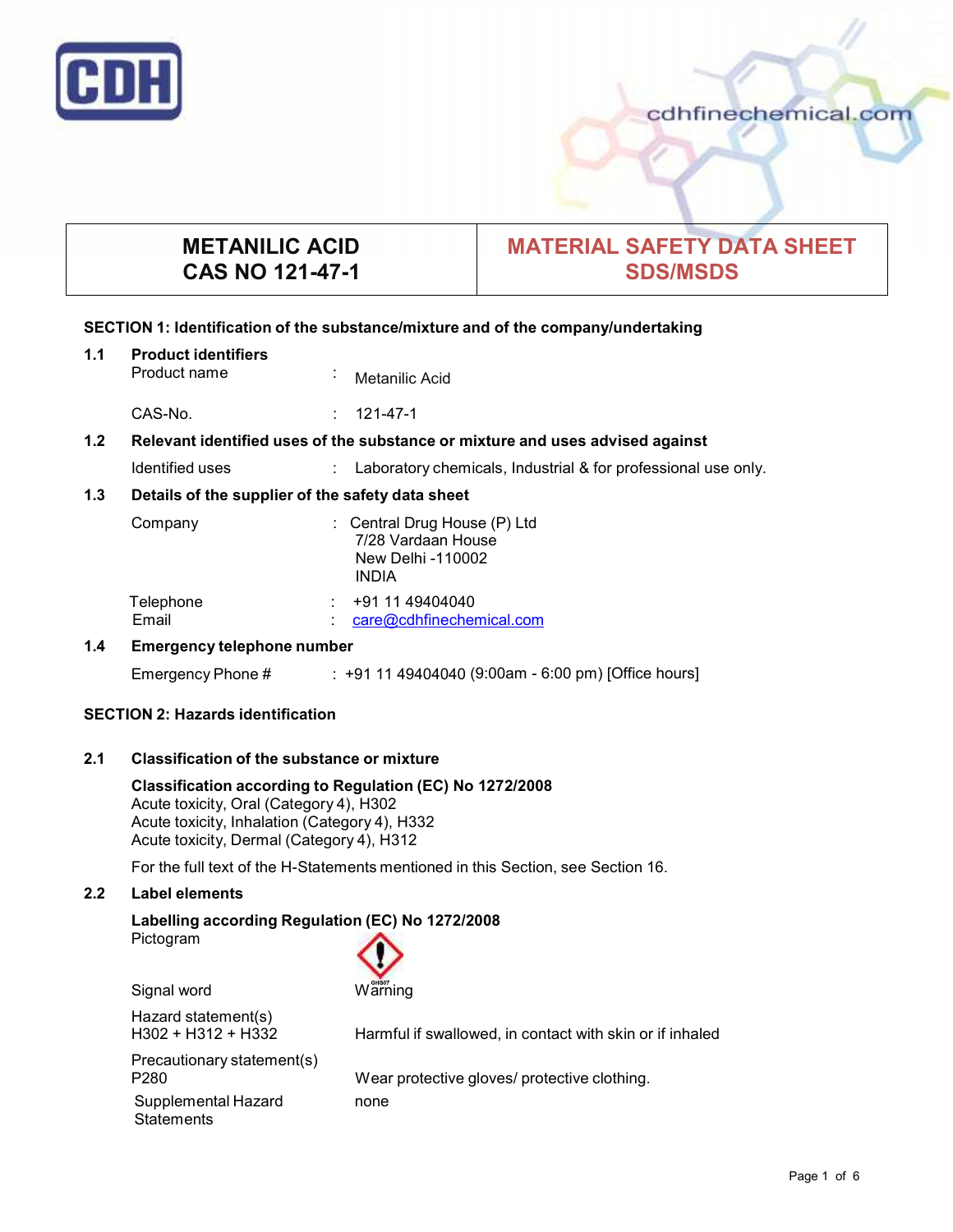# **2.3 Other hazards**

This substance/mixture contains no components considered to be either persistent, bioaccumulative and toxic (PBT), or very persistent and very bioaccumulative (vPvB) at levels of 0.1% or higher.

# **SECTION 3: Composition/information on ingredients**

#### **3.1 Substances**

| Synonyms         | Metanilic acid   |
|------------------|------------------|
| Formula          | : $C_6H_7NO_3S$  |
| Molecular weight | : $173.19$ g/mol |
| CAS-No.          | $: 121 - 47 - 1$ |
| EC-No.           | 204-473-6        |
| Index-No.        | 612-013-00-4     |

#### **Hazardous ingredients according to Regulation (EC) No 1272/2008** Component Component Component Component Component Component Component Component Component Component Component Component Component Component Component Component Component Component Component Component Component Component Co

| Metanilic acid |              |                           |              |
|----------------|--------------|---------------------------|--------------|
| CAS-No.        | 121-47-1     | Acute Tox. 4: H302. H332. | $\leq$ 100 % |
| EC-No.         | 204-473-6    | H312                      |              |
| Index-No.      | 612-013-00-4 |                           |              |

For the full text of the H-Statements mentioned in this Section, see Section 16.

#### **SECTION 4: First aid measures**

#### **4.1 Description of first aid measures**

#### **General advice**

Consult a physician. Show this safety data sheet to the doctor in attendance.

#### **If inhaled**

If breathed in, move person into fresh air. If not breathing, give artificial respiration. Consult a physician.

#### **In case of skin contact**

Wash off with soap and plenty of water. Consult a physician.

#### **In case of eye contact**

Rinse thoroughly with plenty of water for at least 15 minutes and consult a physician.

#### **If swallowed**

Never give anything by mouth to an unconscious person. Rinse mouth with water. Consult a physician.

# **4.2 Most important symptoms and effects, both acute and delayed**

The most important known symptoms and effects are described in the labelling (see section 2.2) and/or in section 11

**4.3 Indication of any immediate medical attention and special treatment needed** No data available

# **SECTION 5: Firefighting measures**

# **5.1 Extinguishing media**

**Suitable extinguishing media** Use water spray, alcohol-resistant foam, dry chemical or carbon dioxide.

**5.2 Special hazards arising from the substance ormixture** Carbon oxides, Nitrogen oxides (NOx), Sulphur oxides

# **5.3 Advice for firefighters**

Wear self-contained breathing apparatus for firefighting if necessary.

**5.4 Further information** No data available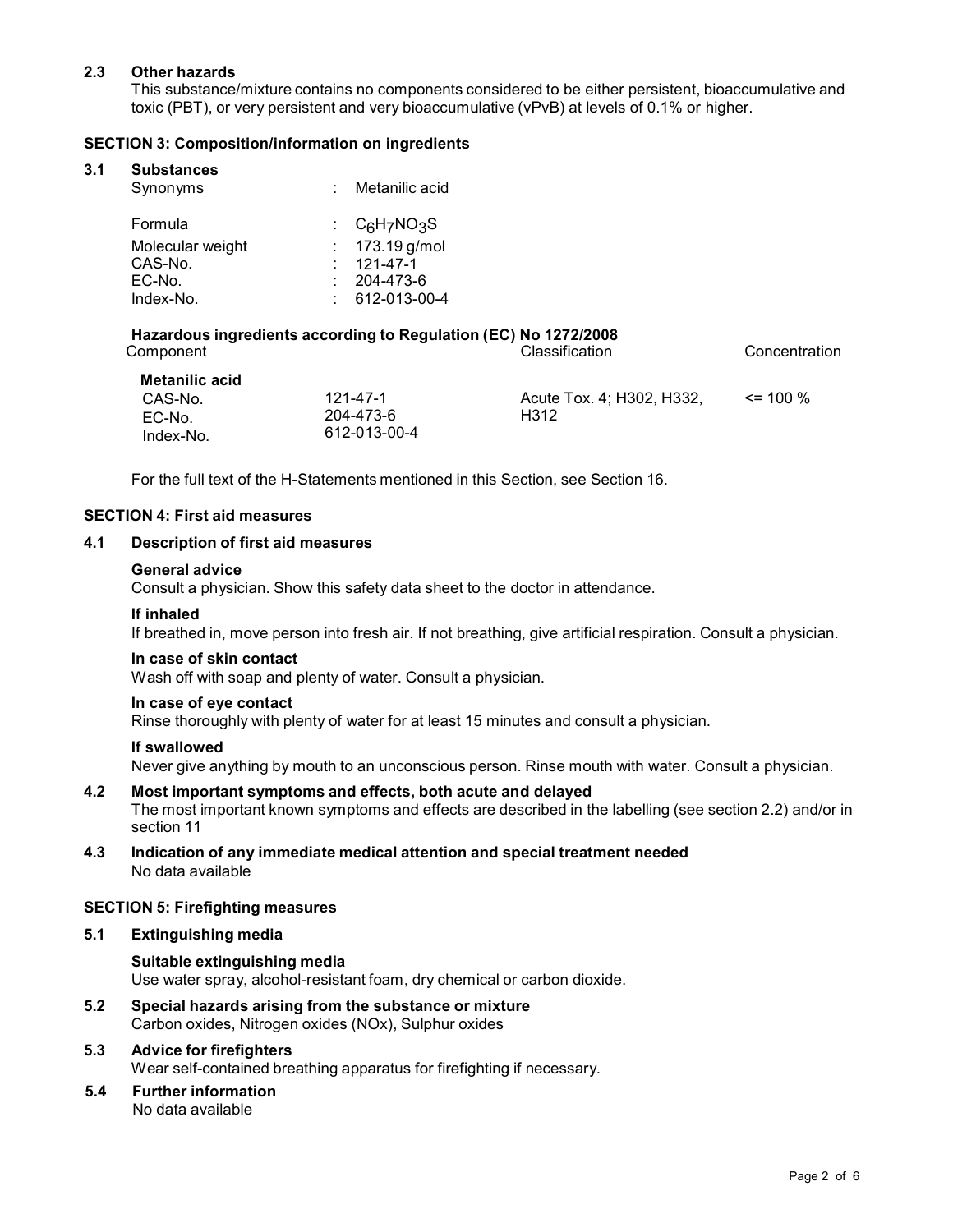### **SECTION 6: Accidental release measures**

# **6.1 Personal precautions, protective equipment and emergency procedures**

Use personal protective equipment. Avoid dust formation. Avoid breathing vapours, mist or gas. Ensure adequate ventilation. Avoid breathing dust. For personal protection see section 8.

- **6.2 Environmental precautions** Do not let product enter drains.
- **6.3 Methods and materials for containment and cleaning up** Pick up and arrange disposal without creating dust. Sweep up and shovel. Keep in suitable, closed containers for disposal.
- **6.4 Reference to other sections** For disposal see section 13.

#### **SECTION 7: Handling and storage**

#### **7.1 Precautions for safe handling** Avoid contact with skin and eyes. Avoid formation of dust and aerosols. Provide appropriate exhaust ventilation at places where dust is formed. For precautions see section 2.2.

**7.2 Conditions for safe storage, including any incompatibilities** Store in cool place. Keep container tightly closed in a dry and well-ventilated place. Storage class (TRGS 510): Non Combustible Solids

#### **7.3 Specific end use(s)**

Apart from the uses mentioned in section 1.2 no other specific uses are stipulated

#### **SECTION 8: Exposure controls/personal protection**

**8.1 Control parameters**

#### **8.2 Exposure controls**

# **Appropriate engineering controls**

Handle in accordance with good industrial hygiene and safety practice. Wash hands before breaks and at the end of workday.

#### **Personal protective equipment**

#### **Eye/face protection**

Safety glasses with side-shields conforming to EN166 Use equipment for eye protection tested and approved under appropriate government standards such as NIOSH (US) or EN 166(EU).

#### **Skin protection**

Handle with gloves. Gloves must be inspected prior to use. Use proper glove removal technique (without touching glove's outer surface) to avoid skin contact with this product. Dispose of contaminated gloves after use in accordance with applicable laws and good laboratory practices. Wash and dry hands.

#### **Body Protection**

Complete suit protecting against chemicals, The type of protective equipment must be selected according to the concentration and amount of the dangerous substance at the specific workplace.

#### **Respiratory protection**

For nuisance exposures use type P95 (US) or type P1 (EU EN 143) particle r (US) or type ABEK- P2 (EU EN 143) respirator cartridges. Use respirators and components tested and approved under appropriate government standards such as NIOSH (US) or CEN (EU).

# **Control of environmental exposure**

Do not let product enter drains.

#### **SECTION 9: Physical and chemical properties**

# **9.1 Information on basic physical and chemical properties**

- a) Appearance Form: powder
- Colour: light brown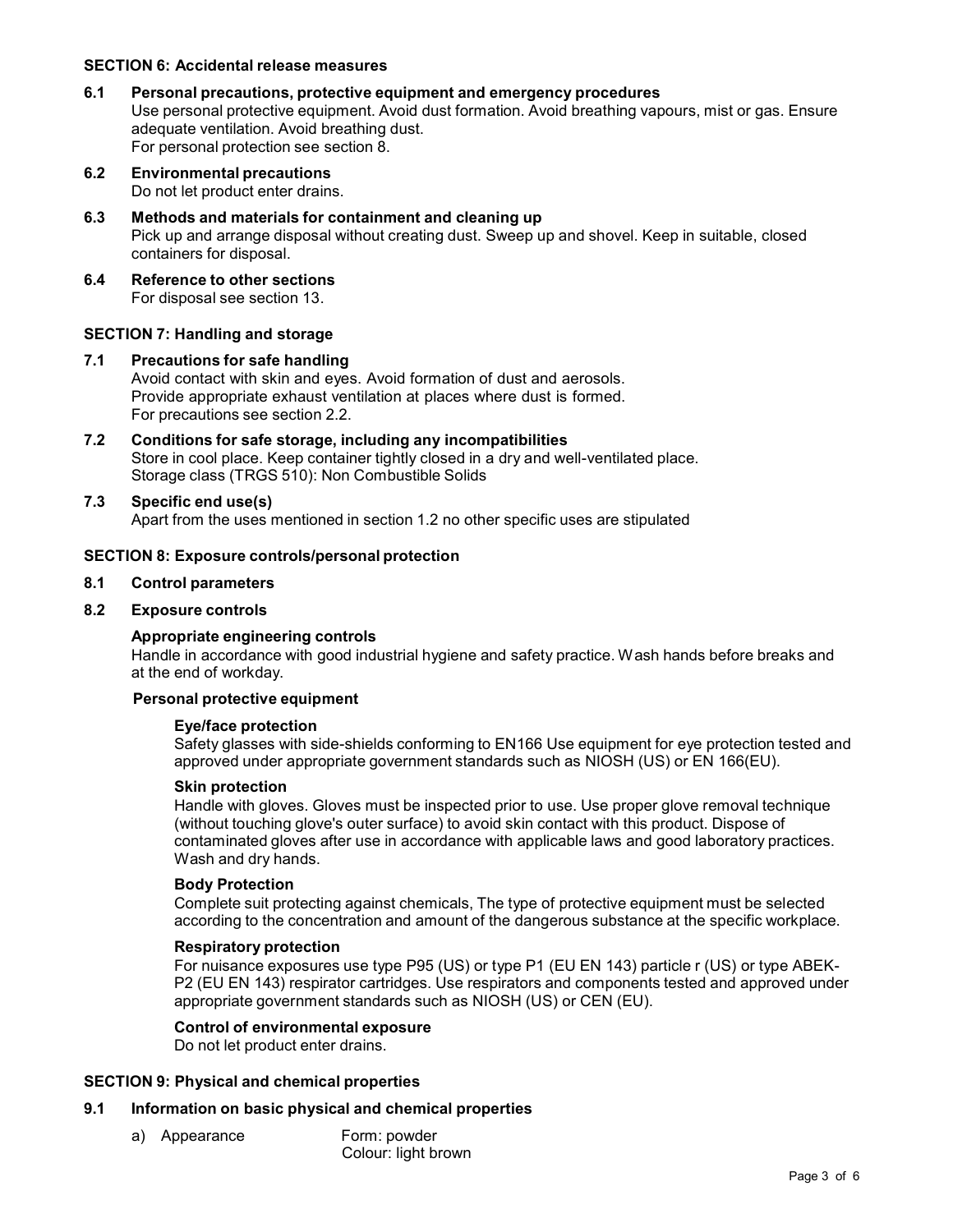|                                             | b)      | Odour                                                | No data available                      |
|---------------------------------------------|---------|------------------------------------------------------|----------------------------------------|
|                                             | c)      | Odour Threshold                                      | No data available                      |
|                                             | d)      | pH                                                   | No data available                      |
|                                             | e)      | Melting point/freezing<br>point                      | Melting point/range: $>$ 300 °C - lit. |
|                                             | f)      | Initial boiling point and<br>boiling range           | No data available                      |
|                                             | g)      | Flash point                                          | No data available                      |
|                                             | h)      | Evaporation rate                                     | No data available                      |
|                                             | i)      | Flammability (solid, gas)                            | No data available                      |
|                                             | i)      | Upper/lower<br>flammability or<br>explosive limits   | No data available                      |
|                                             | k)      | Vapour pressure                                      | No data available                      |
|                                             | $\vert$ | Vapour density                                       | No data available                      |
|                                             |         | m) Relative density                                  | No data available                      |
|                                             | n)      | Water solubility                                     | No data available                      |
|                                             | o)      | Partition coefficient: n-<br>octanol/water           | No data available                      |
|                                             | p)      | Auto-ignition<br>temperature                         | No data available                      |
|                                             | q)      | Decomposition<br>temperature                         | No data available                      |
|                                             | r)      | Viscosity                                            | No data available                      |
|                                             | s)      | <b>Explosive properties</b>                          | No data available                      |
|                                             | t)      | Oxidizing properties                                 | No data available                      |
| 9.2                                         |         | <b>Other safety information</b><br>No data available |                                        |
| <b>SECTION 10: Stability and reactivity</b> |         |                                                      |                                        |
| 10.1                                        |         | <b>Reactivity</b><br>No data available               |                                        |

- **10.2 Chemical stability** Stable under recommended storage conditions.
- **10.3 Possibility of hazardous reactions** No data available
- **10.4 Conditions to avoid** No data available

- **10.5 Incompatible materials** Strong oxidizing agents
- **10.6 Hazardous decomposition products** Hazardous decomposition products formed under fire conditions. - Carbon oxides, Nitrogen oxides (NOx), Sulphur oxides Other decomposition products - No data available In the event of fire: see section 5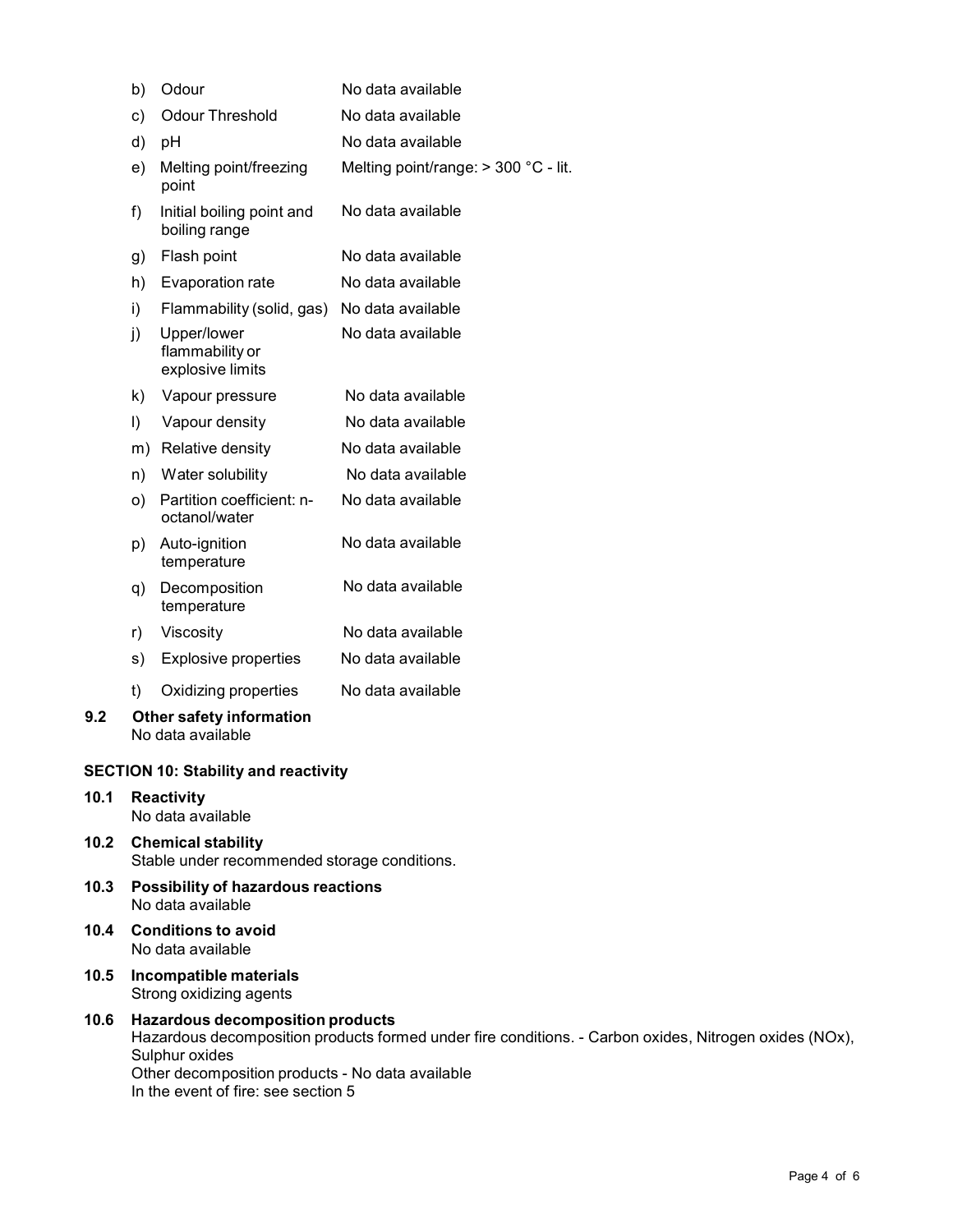# **SECTION 11: Toxicological information**

### **11.1 Information on toxicological effects**

**Acute toxicity** No data availableMetanilic acid

**Skin corrosion/irritation** No data availableMetanilic acid

**Serious eye damage/eye irritation** Eyes - Rabbit(Metanilic acid) Result: Mild eye irritation - 24 h

**Respiratory orskin sensitisation** No data available(Metanilic acid)

**Germ cell mutagenicity** No data available(Metanilic acid)

#### **Carcinogenicity**

IARC: No component of this product present at levels greater than or equal to 0.1% is identified as probable, possible or confirmed human carcinogen by IARC.

#### **Reproductive toxicity**

No data available(Metanilic acid)

**Specific target organ toxicity - single exposure** No data available(Metanilic acid)

**Specific target organ toxicity - repeated exposure** No data available

**Aspiration hazard** No data available(Metanilic acid)

# **Additional Information**

RTECS: OY2300000

To the best of our knowledge, the chemical, physical, and toxicological properties have not been thoroughly investigated.(Metanilic acid)

# **SECTION 12: Ecological information**

**12.1 Toxicity**

No data available

- **12.2 Persistence and degradability** No data available
- **12.3 Bioaccumulative potential** No data available
- **12.4 Mobility in soil** No data available(Metanilic acid)
- **12.5 Results of PBT and vPvB assessment** This substance/mixture contains no components considered to be either persistent, bioaccumulative and toxic (PBT), or very persistent and very bioaccumulative (vPvB) at levels of 0.1% or higher.
- **12.6 Other adverse effects** No data available

# **SECTION 13: Disposal considerations**

# **13.1 Waste treatment methods**

# **Product**

Offer surplus and non-recyclable solutions to a licensed disposal company. Dissolve or mix the material with a combustible solvent and burn in a chem scrubber.